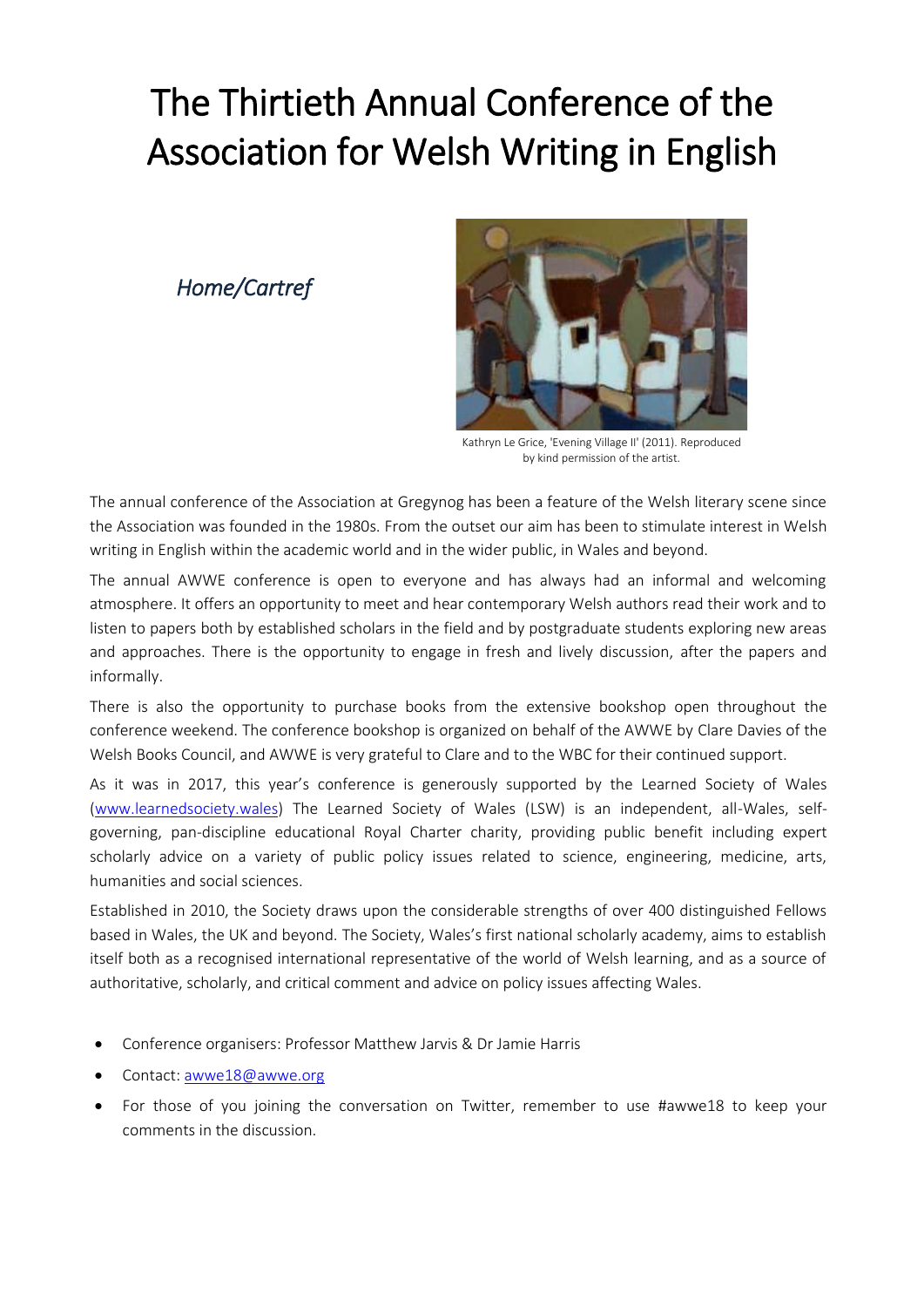### *Home/Cartref*



Kathryn Le Grice, 'Evening Village II' (2011). Reproduced by kind permission of the artist.

#### Friday 11 May 2018

*From 2.00pm: arrivals and registration. Please pick up your room key from main reception. The Registration Desk will be in the foyer area outside the Blayney Room.*

| $2.00$ pm $-$           | AWWE AGM                                                                                                                                          |
|-------------------------|---------------------------------------------------------------------------------------------------------------------------------------------------|
| 4.15 pm                 | Open to all AWWE members                                                                                                                          |
|                         | Library                                                                                                                                           |
| $3.00$ pm $-$<br>4.15pm | Publishing Workshop                                                                                                                               |
|                         | Dr Llion Wigley, Commissioning Editor, University of Wales Press                                                                                  |
|                         | Aimed in particular at postgraduates and early career scholars, this session is all about<br>starting to get your academic work published.        |
|                         | 3.00pm - 3.30pm: informal talk from Dr Wigley, plus opportunity for questions<br>3.30pm - 4.15pm: one-to-one consultation sessions with Dr Wigley |
|                         | Seminar Room 1                                                                                                                                    |
| $4.15$ pm $-$<br>5.15pm | Tea/coffee<br><b>Blayney Room</b>                                                                                                                 |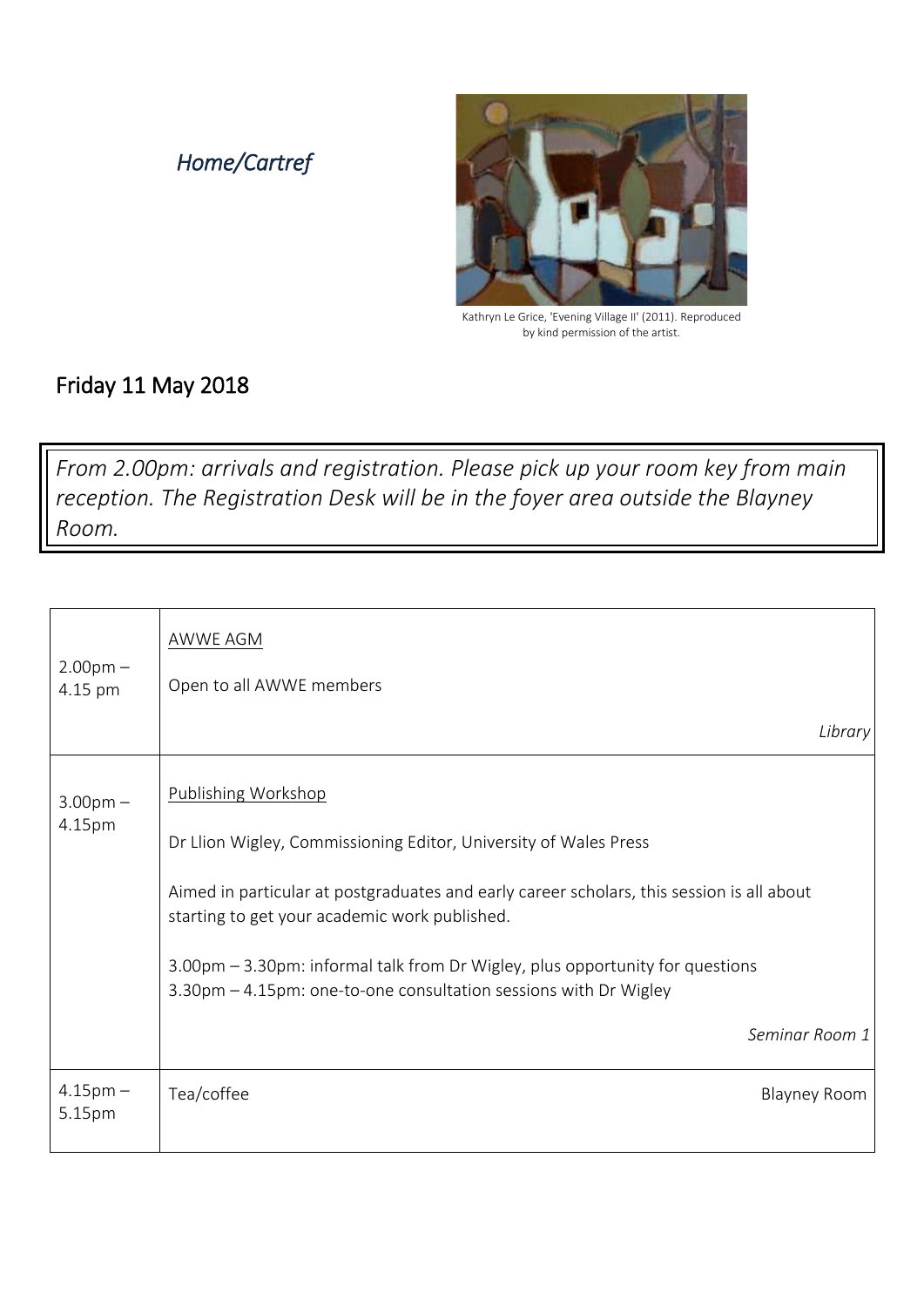| $5.30pm -$<br>6.30pm    | Opening Keynote Lecture<br>Professor Bella Dicks, Head of Research, Amgueddfa Cymru/National Museum Wales<br>'Industrial Heritage and Nation-Making in Wales'                                                                                                      |
|-------------------------|--------------------------------------------------------------------------------------------------------------------------------------------------------------------------------------------------------------------------------------------------------------------|
|                         | Chair: Professor Kirsti Bohata<br>Music Room                                                                                                                                                                                                                       |
| $6.45$ pm $-$<br>7.30pm | Prize and Book-Launch<br>M Wynn Thomas Prize: Announcement of Winners<br>Launch of Honno's new Welsh Women's Classics edition of Margiad Evans's 1936 novel Creed,<br>edited by Dr Sue Asbee.<br>honno<br>Gwasg Menywod Cymru<br>Welsh Women's Press<br>Music Room |
| $7.30pm -$<br>8.30pm    | Dinner<br><b>Dining Room</b>                                                                                                                                                                                                                                       |
| $8.30$ pm $-$<br>9.30pm | <u>Performance</u><br>Living Histories Cymru (Helen Sandler and Jane Hoy)<br>'An Extraordinary Female Affection: At Home with the Ladies of Llangollen'<br>Introduced by Dr Rita Singer<br>Music Room                                                              |
| $9.30pm -$<br>10.00pm   | Late-night bookshop<br>Joicey Room                                                                                                                                                                                                                                 |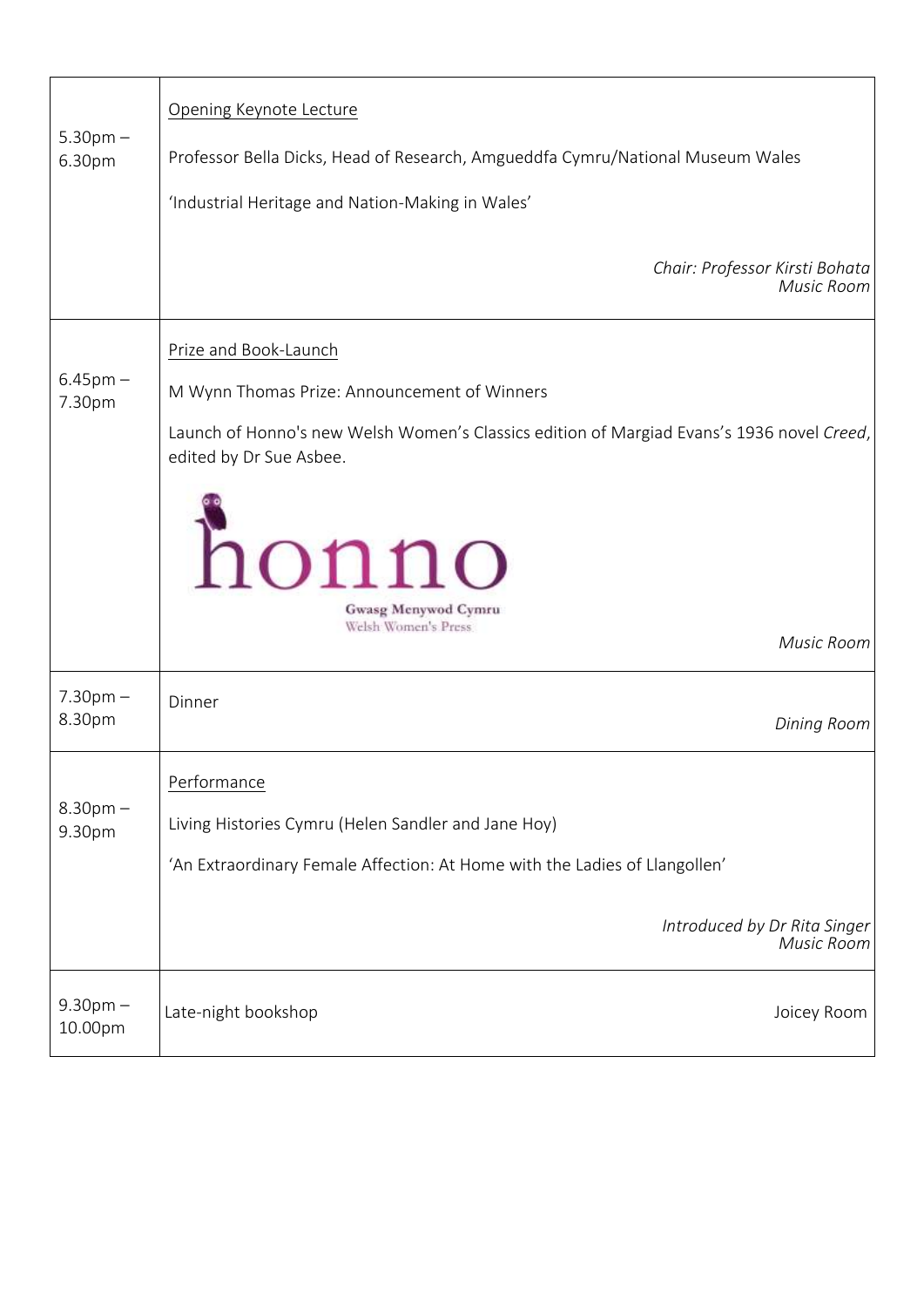## Saturday 12 May 2018

*Breakfast from 8.00am Dining Room*

|                           | Parallel Sessions                                                                                                                                                                                                                                                                                                                  |
|---------------------------|------------------------------------------------------------------------------------------------------------------------------------------------------------------------------------------------------------------------------------------------------------------------------------------------------------------------------------|
| $9.30$ am $-$<br>10.30 am | Panel A: Welsh beyond Wales<br>Bethan Jenkins: 'Gorau Cymro, Cymro Oddi Cartref: Eighteenth-Century Welsh Writers in<br>England'<br>Dawn Williams: 'The Rebecca Riot and the Loss of Home'<br>Chair: Dr Rita Singer<br>Seminar Room 1                                                                                              |
|                           | Panel B: Homeland<br>Katie Gramich: 'Home-making: Lynette Roberts and Elective Welsh Identity'<br>Rhys Kaminski-Jones: 'Welsh Independence or Welsh Withdrawal?: Richard Fenton's Tears<br>of Cambria'<br>Chair: Dr Daniel Hughes<br>Seminar Room 2                                                                                |
|                           | Panel C: Escaping the Self: At Home and Away<br>Michelle Deininger: "I'm growing no roots": Home and Identity in 1950s Pseudonymous<br>Fiction"<br>Claire Flay-Petty: "Where had their nymphs gone?": Reversal and Reclamation in S. Beryl<br>Jones's "The Woman at the Well" (1935)'<br>Chair: Dr Laura Wainwright<br>Weaver Room |
| $10.30$ am $-$            | Tea / coffee<br><b>Blayney Room</b>                                                                                                                                                                                                                                                                                                |
| 11.00am                   | Bookshop<br>Joicey Room                                                                                                                                                                                                                                                                                                            |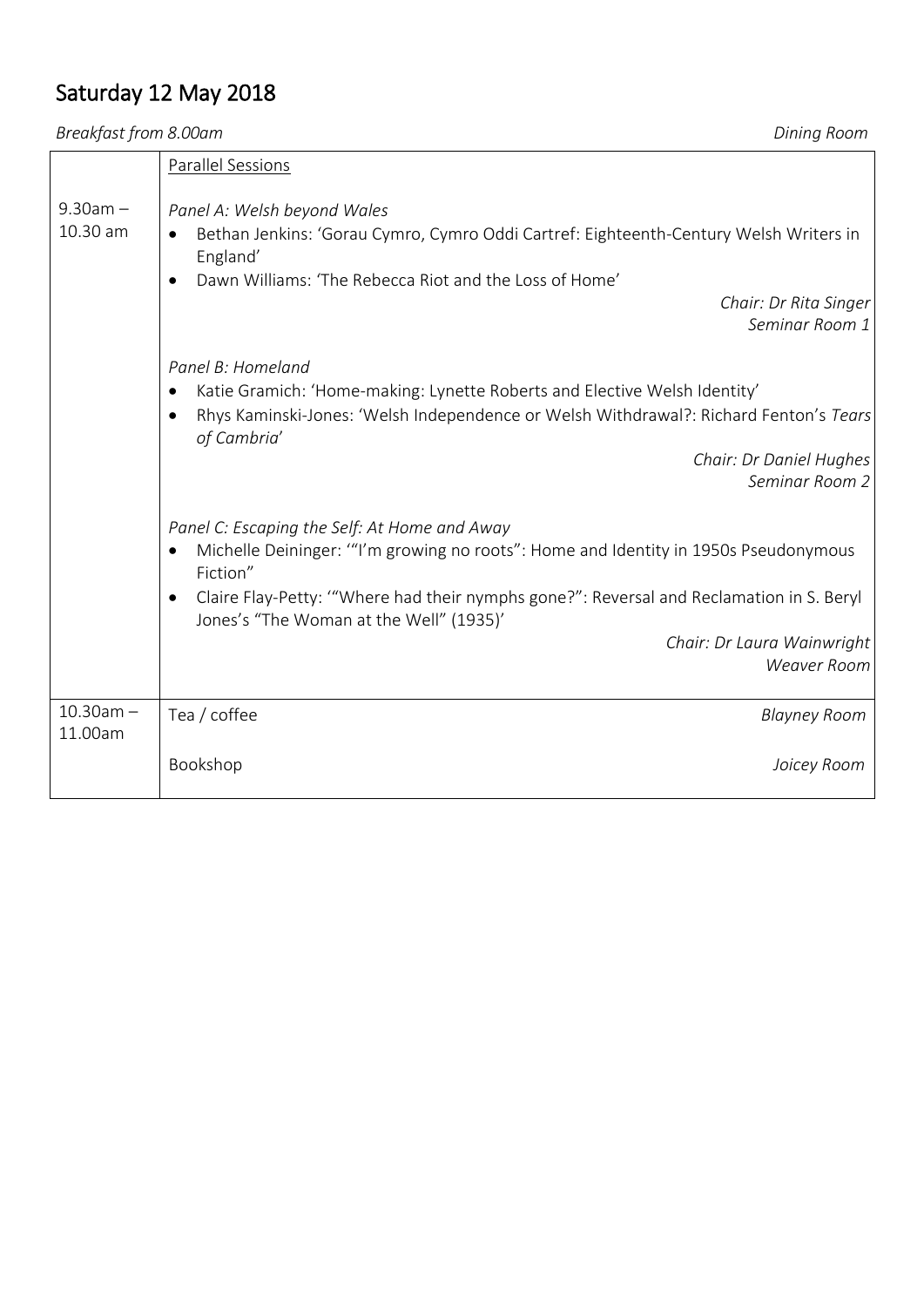|                          | <b>Parallel Sessions</b>                                                                                                                                                                                                                                                                                                                                      |
|--------------------------|---------------------------------------------------------------------------------------------------------------------------------------------------------------------------------------------------------------------------------------------------------------------------------------------------------------------------------------------------------------|
| $11.00am -$<br>12.30pm   | Panel D: Domestic Spaces<br>Aidan Byrne: "Baron of Beef": Foreigners, Interlopers, Homes and Domesticity in Welsh<br>Writing in English'<br>Mary Chadwick: 'Secret and domestic histories: At Home with William Vaughan of<br>Corsygedol (1707-1775)'<br>Daryl Leeworthy: 'Spaces of Decay? Injured Masculinity, Performative Assembly, and the               |
|                          | Home in Gwyn Thomas and James Hanley'<br>Chair: Dr Mary-Ann Constantine<br>Seminar Room 1                                                                                                                                                                                                                                                                     |
|                          | Panel E: Unhomed?<br>Rita Singer: "I have been a wanderer all my life": Exile and Homecoming in the Writing of<br>Thomas Richards (1800-1877)'                                                                                                                                                                                                                |
|                          | Andy Webb: "Cold hearth. Empty house": The Trauma of Language Loss in Niall Griffith's<br>Sheepshagger and Angharad Price's O! Tyn y Gorchudd'                                                                                                                                                                                                                |
|                          | Chair: Dr Michelle Deininger<br>Seminar Room 2                                                                                                                                                                                                                                                                                                                |
|                          | Panel F: Homeland/Industrial Wales<br>Tomos Owen: 'Neighbourly Disputes in the 1930s'<br>Seth Armstrong-Twigg: "Hills were torn": The Industrial Disfigurement of Home in Idris<br>٠<br>Davies's Gwalia Deserta'<br>Catriona Coutts: 'Constructing a Welsh Homeland for all: The Vision of Wales in the Work<br>of Harri Webb'<br>Chair: Dr Claire Flay-Petty |
|                          | <b>Weaver Room</b>                                                                                                                                                                                                                                                                                                                                            |
| $12.45$ pm $-$<br>1.45pm | Lunch<br>Dining Room                                                                                                                                                                                                                                                                                                                                          |
| 1.30 <sub>pm</sub>       | End-of-Lunchtime Poetry Reading                                                                                                                                                                                                                                                                                                                               |
| 2.00pm                   | Bob Walton reads from his latest poetry collection, Sax Burglar Blues (Seren, 2017).                                                                                                                                                                                                                                                                          |
|                          | <b>Weaver Room</b>                                                                                                                                                                                                                                                                                                                                            |
| $2.15pm -$<br>3.30pm     | Saturday Keynote                                                                                                                                                                                                                                                                                                                                              |
|                          | Professor Jane Aaron, Emeritus Professor, University of South Wales                                                                                                                                                                                                                                                                                           |
|                          | "Societie has snapped its mystic chord": Home, family and society in nineteenth-century<br>Welsh writing in English'                                                                                                                                                                                                                                          |
|                          | Chair: Professor Diana Wallace<br>Music Room                                                                                                                                                                                                                                                                                                                  |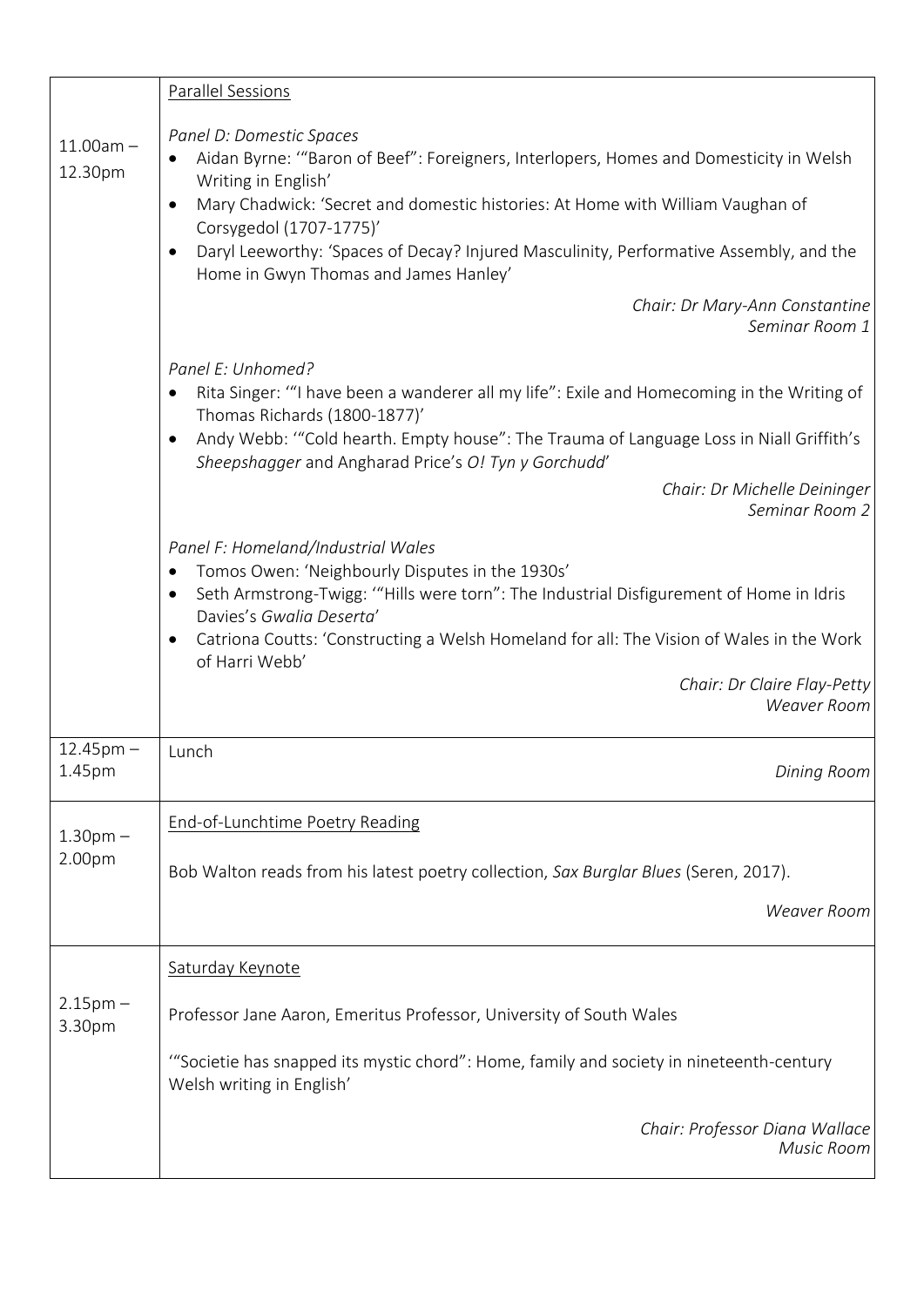| $3.30$ pm $-$           | Tea / coffee                                                                                                                                                                                                                                                                                                                                                          | <b>Blayney Room</b> |
|-------------------------|-----------------------------------------------------------------------------------------------------------------------------------------------------------------------------------------------------------------------------------------------------------------------------------------------------------------------------------------------------------------------|---------------------|
| 4.00pm                  | Bookshop                                                                                                                                                                                                                                                                                                                                                              | Joicey Room         |
|                         |                                                                                                                                                                                                                                                                                                                                                                       |                     |
|                         | Parallel Sessions                                                                                                                                                                                                                                                                                                                                                     |                     |
| $4.00pm -$<br>5.30pm    | Panel G: The Home Tour: A Panel Exploring the Notion Of Home Through Travel<br>Elizabeth Edwards: 'The Home Circuit: The Ladies of Llangollen, Settlement and Exile'<br>Sarah Baylis: 'The Scholars and the Gypsies: Looking for Home'<br>Mary-Ann Constantine: 'Iolo Morganwg Walks Home: A Journey from London to<br>Glamorgan in 1802'<br>Chair: Dr Bethan Jenkins |                     |
|                         |                                                                                                                                                                                                                                                                                                                                                                       | Seminar Room 1      |
|                         | Panel H: Homecoming: Nigel Heseltine's "Welsh place"<br>Dr Rhian Davies: 'At home with the Heseltines'<br>Dr Daniel Hughes: 'Cariad County: "where lack of love and understanding is most bitter"'<br>$\bullet$<br>Professor M. Wynn Thomas: 'Heseltine Revisited'<br>$\bullet$<br>Chair: Professor Tony Brown                                                        | Seminar Room 2      |
|                         | <b>Fiction Focus</b>                                                                                                                                                                                                                                                                                                                                                  |                     |
| $5.45$ pm $-$<br>6.30pm | 'Dreaming a Political Homeland: John Osmond's Ten Million Stars are Burning'                                                                                                                                                                                                                                                                                          |                     |
|                         | John Osmond in Conversation with Katie Gramich                                                                                                                                                                                                                                                                                                                        |                     |
|                         |                                                                                                                                                                                                                                                                                                                                                                       | Music Room          |
| $6.45$ pm $-$<br>7.15pm | <b>Book Launch</b>                                                                                                                                                                                                                                                                                                                                                    |                     |
|                         | Laura Wainwright, New Territories in Modernism: Anglophone Welsh Writing, 1930-1949<br>(University of Wales Press, 2018)                                                                                                                                                                                                                                              |                     |
|                         | Dr Laura Wainwright in conversation with Professor Daniel Williams                                                                                                                                                                                                                                                                                                    |                     |
|                         | <b>GWASG PRIFYSGOL CYMRU</b><br><b>UNIVERSITY OF WALES PRESS</b>                                                                                                                                                                                                                                                                                                      | Music Room          |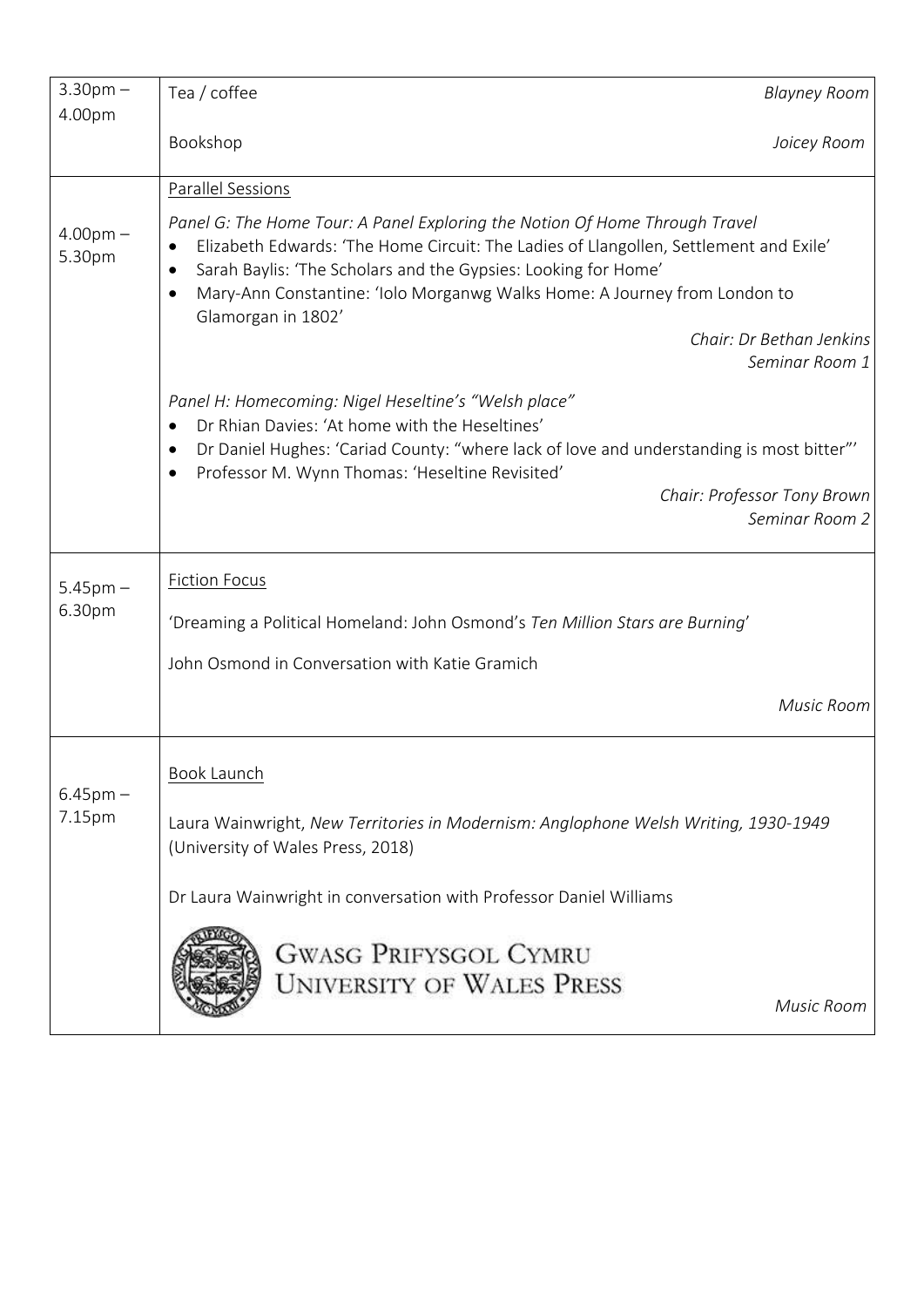| $7.15 \text{pm} -$<br>8.15pm | Dinner<br>Dining Room                                                              |
|------------------------------|------------------------------------------------------------------------------------|
| 8.30pm                       | Creative Keynote                                                                   |
|                              | Alys Conran, winner of the 2017 Wales Book of the Year for Pigeon (Parthian, 2016) |
|                              | Readings and conversation (with Matthew Jarvis)                                    |
|                              | Music Room                                                                         |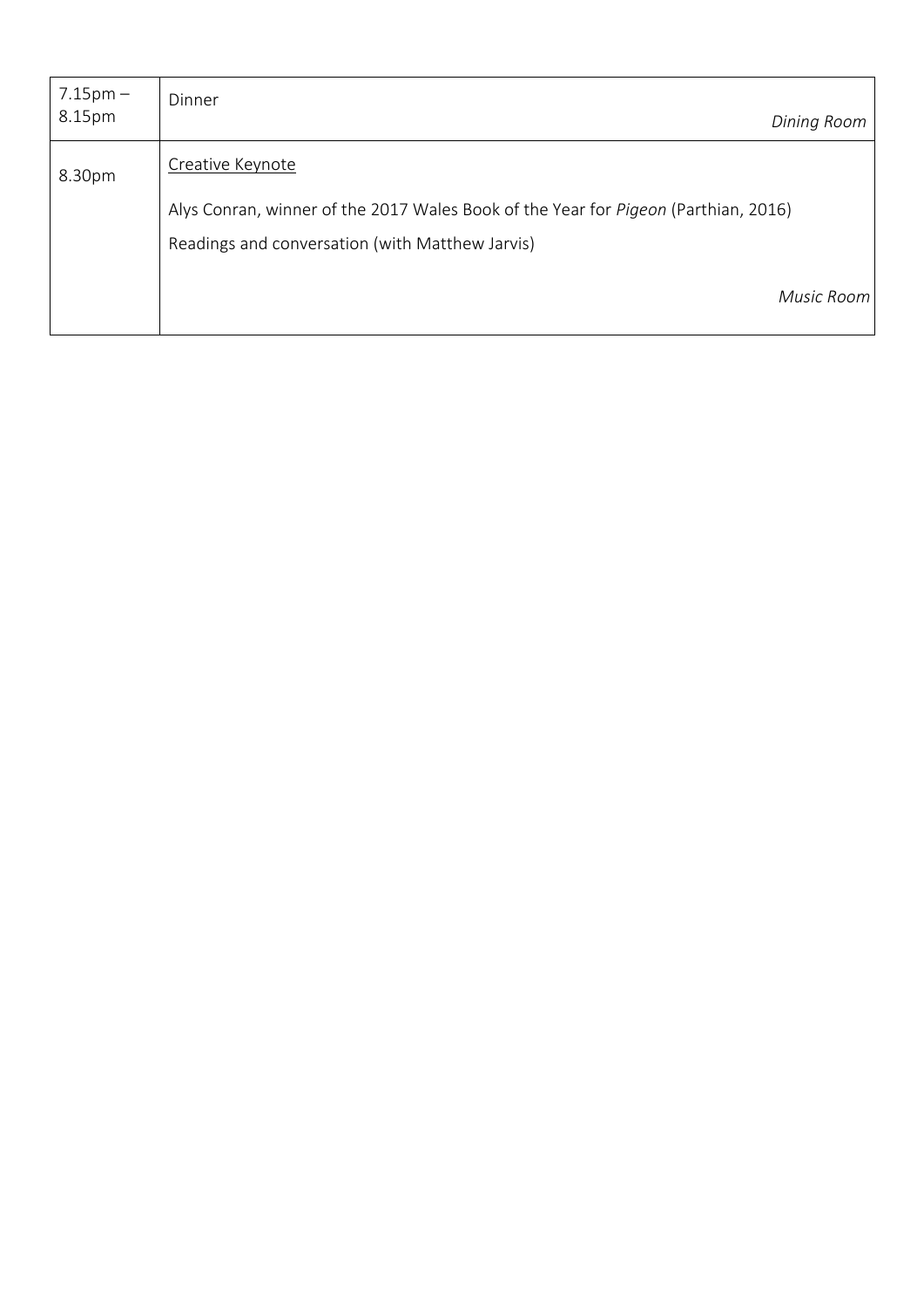# Sunday 13 May 2018

*Breakfast from 8.00am Dining Room*

|                        | Parallel Sessions                                                                                                                                                                                                                                                                                                                                                                                                                                                                                    |
|------------------------|------------------------------------------------------------------------------------------------------------------------------------------------------------------------------------------------------------------------------------------------------------------------------------------------------------------------------------------------------------------------------------------------------------------------------------------------------------------------------------------------------|
| $9.30am -$<br>11.00am  | Panel I: Creative Practice #1<br>Ruth Raymer: 'Voices of Hiraeth'<br>Brian Roper: 'Is "hiraeth" Really Untranslatable - and Does It Matter?'<br>Colin Thomas: 'Coming Home - But Staying Away'<br>$\bullet$<br>Chair: Dr Andy Webb<br>Seminar Room 1                                                                                                                                                                                                                                                 |
|                        | Panel J: Home Discomforts<br>Robert Walton: 'Home Comforts Under Invasion in Awakening by Stevie Davies'<br>Daniel Williams: "Home to an Empty House": Post-industrial Melancholia in South<br>Wales'<br>Chair: Dr Aidan Byrne<br>Seminar room 2                                                                                                                                                                                                                                                     |
|                        | Panel K: Homes Complex and Insecure<br>Tony Brown: "A border person": Issues of Home and Displacement in the Short<br>Stories of Glenda Beagan'<br>Amber Hancock: 'Historic Parkouring with Raymond Williams: Orientating One's<br>$\bullet$<br>Identity at Home within People of the Black Mountains'<br>Kieron Smith: "[M] ore or less of a twist towards wildness": Spatial and Platial<br>Transgressions in Amy Dillwyn's The Rebecca Rioter (1880)'<br>Chair: Dr Daryl Leeworthy<br>Weaver Room |
| $11.00am -$<br>11.45am | Tea / coffee<br><b>Blayney Room</b>                                                                                                                                                                                                                                                                                                                                                                                                                                                                  |
|                        | Bookshop<br>Joicey Room                                                                                                                                                                                                                                                                                                                                                                                                                                                                              |